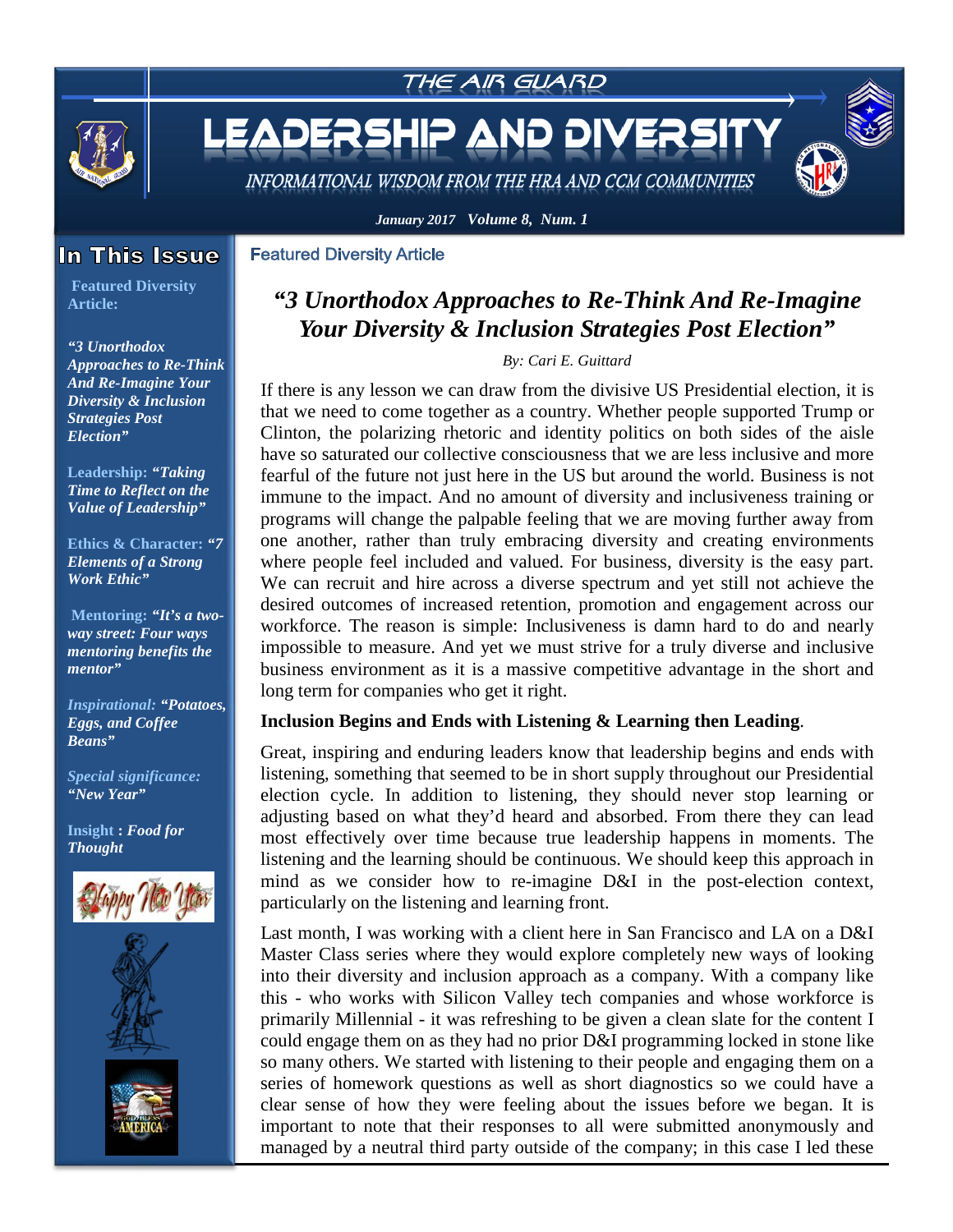#### **Airman's Creed**

**I am an American Airman. I am a warrior. I have answered my nation's call.**

**I am an American Airman. My mission is to fly, fight, and win. I am faithful to a proud heritage, A tradition of honor, And a legacy of valor.**

**I am an American Airman, Guardian of freedom and justice, My nation's sword and shield, Its sentry and avenger. I defend my country with my life.**

**I am an American Airman: Wingman, Leader, Warrior. I will never leave an airman behind, I will never falter, And I will not fail.**

#### **Army Core Values**

Loyalty

Duty

Respect

Selfless Service

Honor

Integrity

Personal Courage

"This DoD Newsletter is an authorized publication for members of the Department of Defense. Contents of The Leadership & Diversity newsletter are not necessarily the official views of, or endorsed by, the U.S. Government, the Department of Defense, or Air National Guard."

efforts, which allowed not only for full disclosure and candid responses but also a fresh perspective of the landscape we were engaging with. From there, we learned so much about the pieces necessary to start the dialogue and the path forward began to emerge. In going through this process, I uncovered three essential unorthodox approaches that we all should consider experimenting with and implementing going forward in 2017. The initial premise of these approaches flips conventional thinking on D&I strategies upside down because it focuses on the individual and team levels first and foremost rather than the organization and its external components. I firmly believe that if you engage people at a personal level and give them practical tools that they can implement in their professional and personal lives, the overall engagement and impact of any new effort will be more lasting long term.

Two quick caveats for the approaches below: 1) We need to move away from old modes of thinking that all we need to do is have another 'group' for people to belong to within a company and call it a day. Grouping people based on discrete characteristics like gender, nationality, sexual orientation, etc only serves to create a sense of 'other' and further exclusion and 2) we should focus on continual learning and discovery rather than training. It is a subtle difference but one that is important to keep in mind as telling people what not to do is the surest way to institutionalize resistance and resentment within and organization.

#### **Three Unorthodox Approaches to Consider for 2017**

• **Inculcating A Global Mindset** — Whether you are a primarily US-based company with US-centric clients - like my recent client is — or a global business, the principles of The Global Mindset are universal and apply as a practical foundation for further learning and discovery on the D&I front. The Najafi Global Mindset Institute, which was founded years ago by Dr. Mansour Javidan at Thunderbird, is a mapping of the essential skillsets, experience set and mindset for success in a cross-cultural environment. It is simple, straightforward and practical. I include it in the graduate courses I teach at The Hult International Business School on Corporate Diplomacy & International Negotiations as well as my Gender Intelligence work.

• **The Intelligence Triad - Emotional, Collaborative & Gender Intelligence -** After you have the Global Mindset foundation established and are ready to go deeper at the individual and team levels, the tools, diagnostics and exercises in the Collaborative and Emotional Intelligence space as well as Gender Intelligence are critical to expose people to on a regular basis. Much of Google's now massive Search Inside Yourself Leadership Institute (SIYLI) is based on this approach for a reason. The more people practice collaborating effectively and understanding, then modulating one's emotional intelligence to their and others benefit, the more lasting the effect is on our day to day behaviors. There is also substantial, longitudinal research now showing that Millennials in particular are in need of further developing the skills that their fluency with technology failed to teach them long ago - essential coping and resiliency skills or what psychologist Dr. Susan David at Harvard has coined Emotional Agility. On the Gender Intelligence front you need to follow two pioneers, Barbara Annis who started these efforts over two decades ago and has written extensively about the

2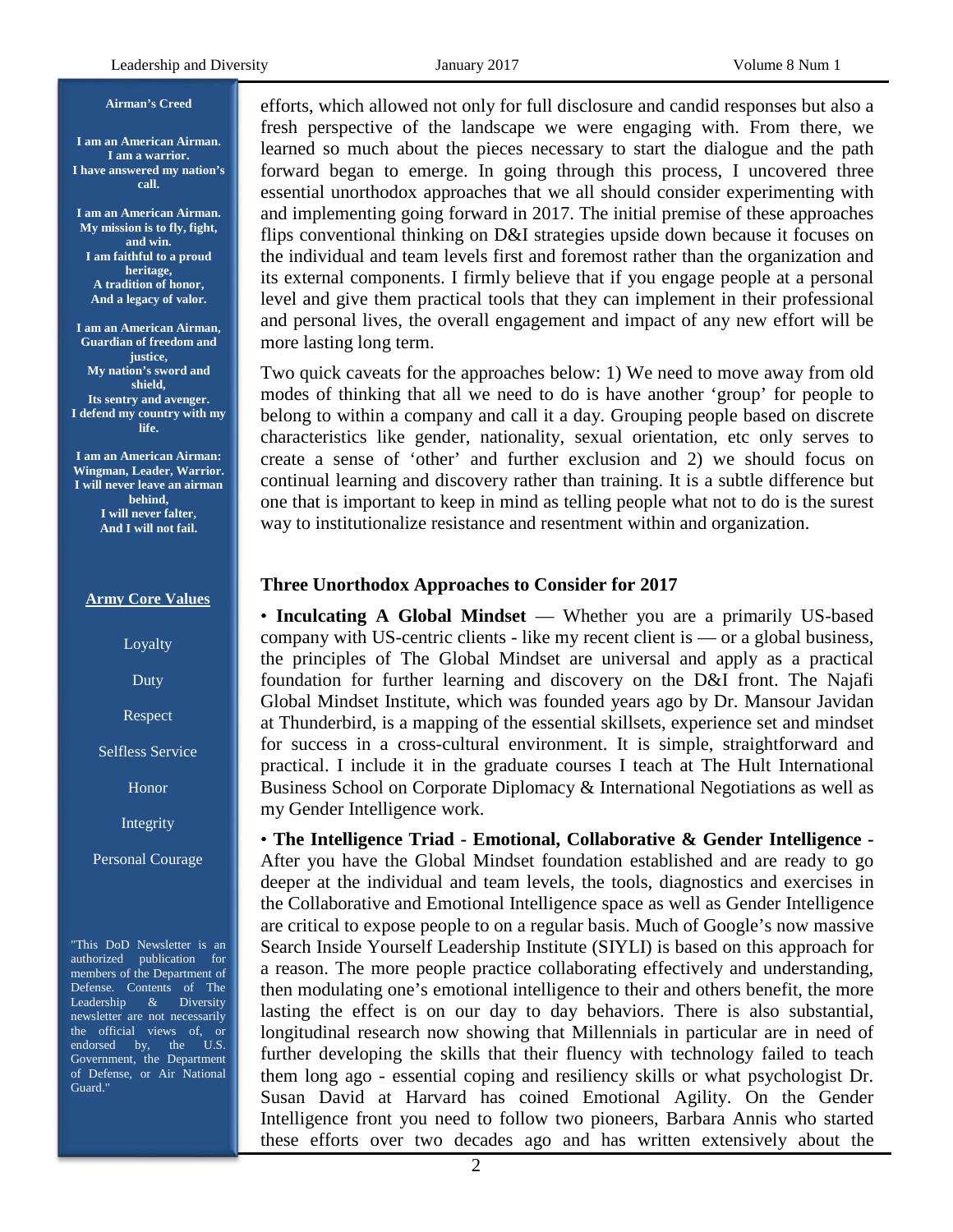**Air Force Core Values**

*Integrity first Service before self*

*Excellence in all we do*

**Important Dates to Remember January**

**International Quality of Life Month, National Mentoring Month, Celebration of Life Month**

**Jan 1 New Year's Day**

**Jan 6 Epiphany (Celebrated 12 days after Christmas)**

**Jan 6 Three Kings Day (Dia de los Santos Reyes) (Latin America)**

**\*Martin Luther King Jr.'s Birthday ~ (observed the 3rd Monday in January) (Actual DOB 1-15- 1929)**

**\*Chinese New Year (Celebrated 2nd new moon after Winter Solstice)**

**Jan 20 Presidential Inauguration**



blind spots between men and women at work as well as Mitch Shepherd, founder of WiRL (Women in Real Life).

• Strategic Influence & Captive Value: Once you have the global mindset and skillset foundation established at the individual and team level, from here you encourage the development and strengthening of strategic influence and captive value skills, both of which are essential to effectively manage relationships internally and externally to your organization long term. Of the three approaches, this is the most difficult to engage people on because it is an experience set rarely taught, rarely mastered and yet one that is critical to create an environment where people truly feel included and valued over time.

## **New Year, New Approaches — Radically Redefining D&I Going Forward.**

If there ever were a time for bold action and fresh thinking on diversity and inclusion efforts in business — across the board — it is now. Old thinking and old models won't work going forward and the companies that get this right will not only have a distinct competitive advantage globally but ultimately create an environment people want to work in and with for years to come. The investment in time, energy and resources to getting this right and inviting new thinking in will make all the difference. The work starts now and business is uniquely positioned to take the lead on this by starting to establish and spread new best practices for D&I. And perhaps our government might then learn something new as well and follow business' lead. One can only hope...

Re[: http://www.huffingtonpost.com/cari-e-guittard/3-unorthodox-approaches-to\\_b\\_13336244.html?utm\\_hp\\_ref=diversity](http://www.huffingtonpost.com/cari-e-guittard/3-unorthodox-approaches-to_b_13336244.html?utm_hp_ref=diversity)

## Leadership

*"Taking Time to Reflect on the Value of Leadership" by Gael O'Brien*



Do you also find that taking time-out for leadership reflection falls victim to whichever problem has the loudest voice? It is ironic. Our leadership is the ultimate expression of our humanity. Without it our competence has little impact. So in the spirit of planning for the new year, here are some ideas to support a time-out for reflection and leadership effectiveness.

At the core of more leadership effectiveness is the ability to understand our impact on people (in addition to events) and constructively developing it to deepen connection to others. That connection fuels the reason people follow leaders (beyond the fact that they control salaries and advancement opportunities). It is also a driver in ethical or unethical behavior as many headlines about leadership and culture problems demonstrate.

In evaluating where to strengthen our leadership, it is easier to start where feedback from a boss, peer or direct report has spotlighted gaps. In the absence of that, or positive feedback beyond "good job," asking the following question of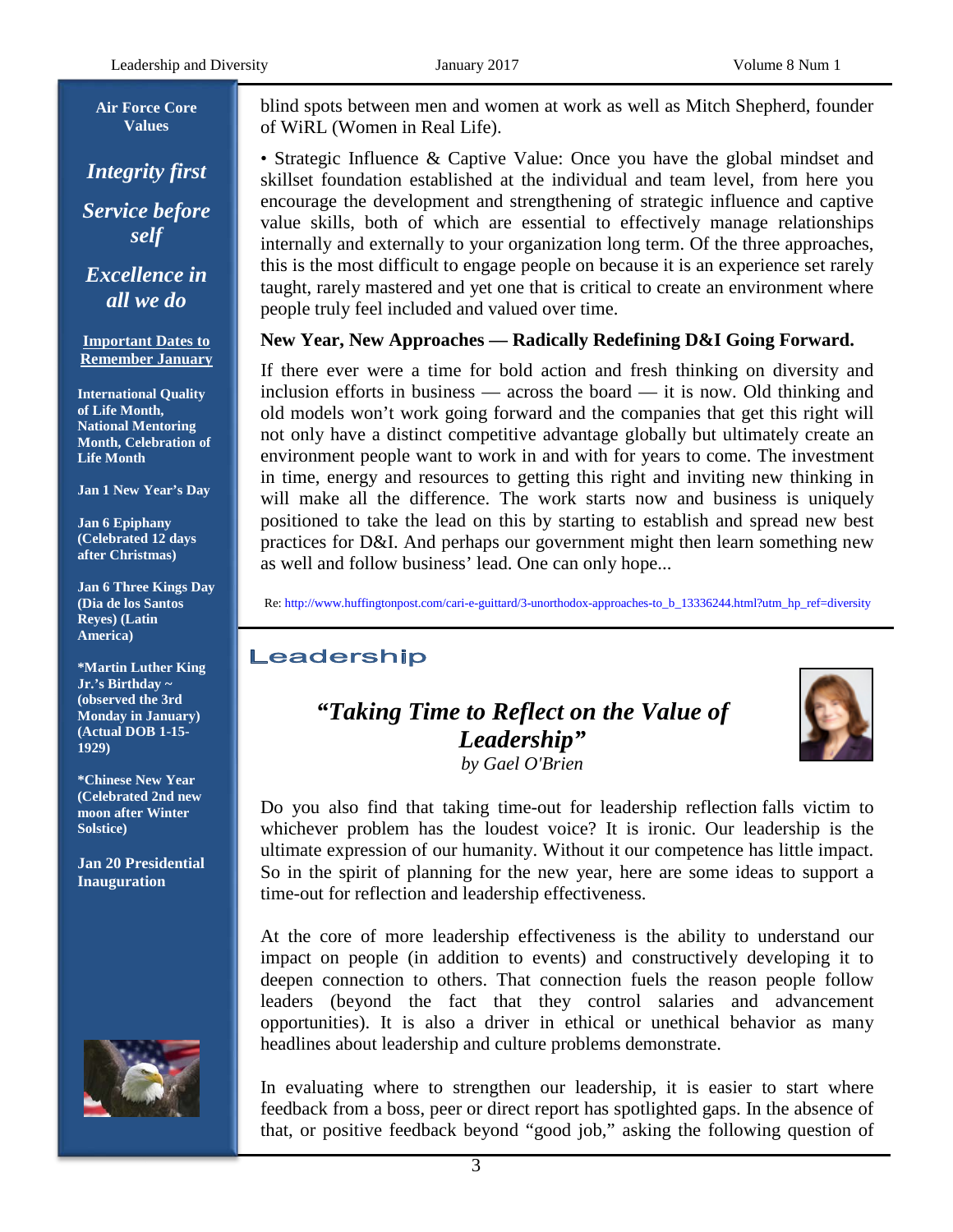#### **Mentoring**

**M**odel – must lead by example

**E**mpathize – a measure of interpersonal involvement and caring

**N**urture – caring attitude with an emphasis on development and understanding

**T**each – step-by-step learning and correcting mistakes

**O**rganize - sequential plan of lessons with a defined target of learning

**R**espond – developing a communicative process between the two

**I**nspire – motivating a person to be better than before

**N**etwork – introduce to others that can also provide support, info and resources

**G**oal-set – set realistic and attainable goals

## **The Six Pillars of Character**

**Trustworthiness Respect Responsibility Fairness Caring Citizenship**

direct reports and others offers useful insight: "What would you like to see more of or less of from me in the coming year to support you in your work?"

If asking that question feels like unnecessarily "rocking the boat" or adding to your overload, one resource to alleviate anxiety is taking a look at Thanks for the Feedback: The Science and Art of Receiving Feedback Well by Douglas Stone and Sheila Heen, coauthors of Difficult Conversations. The book offers a side benefit of helping bosses give feedback more effectively as well as take it themselves.

Framing the more of/less of question is part of leading by example. It creates a context of wanting to foster a climate where the best outcomes are created for the employee, the company and all stakeholders. The question sends a message that good leadership requires vulnerability in service of continuous growth. Not just the boss's growth, as employees will see later if you share during their performance reviews what you would like to see more or less of from each of them. Asking the question recognizes the relationship isn't just transactional. It shows that you see the employee holistically, recognizing emotional as well as professional needs in the job.

In a November interview on her creativity research, Harvard Business School Professor Theresa Amabile included in her discussion about the elements in a high performing work culture, the huge difference made when employees feel recognized as human beings and feel emotionally supported.

We know that the real or perceived absence of the human element in a workplace makes headlines, as Amazon saw last summer. It turns a company and its leaders into a cautionary tale.

If a work environment's focus in only on the product, the people making it likely have a more distant relationship with bosses. If it feels unsafe to admit a mistake or risk exposure by getting broad-based help to correct it, silence becomes a shield. And the resulting ethical problems can torpedo a company's success. How leaders at Volkswagen, for example, recover from the emission scandal will have a lot to do internally with how they reshape a work climate. Research by Amabile and others may offer a useful benchmark.

How we go about making profits can also dehumanize work. Leaders' connection to customers erodes in proportion to the focus on profits in the short-term. The 2007/2008 financial crisis and ongoing ethical scandals like Volkswagen's debunk the myth of putting customers first. Decisions that pit company interest against customer interest render customers faceless. A human connection is broken. The result is disrespect, a violation of trust and unethical behavior. In December, JP Morgan Chase became the latest example. The company admitted wrongdoing for improperly steering clients to its own funds that often gave the banks higher fees and not disclosing to clients the conflicts.

There is urgent work ahead by all of us to understand better how to balance shortand long-term focus and make decisions that treat customers with dignity. It is at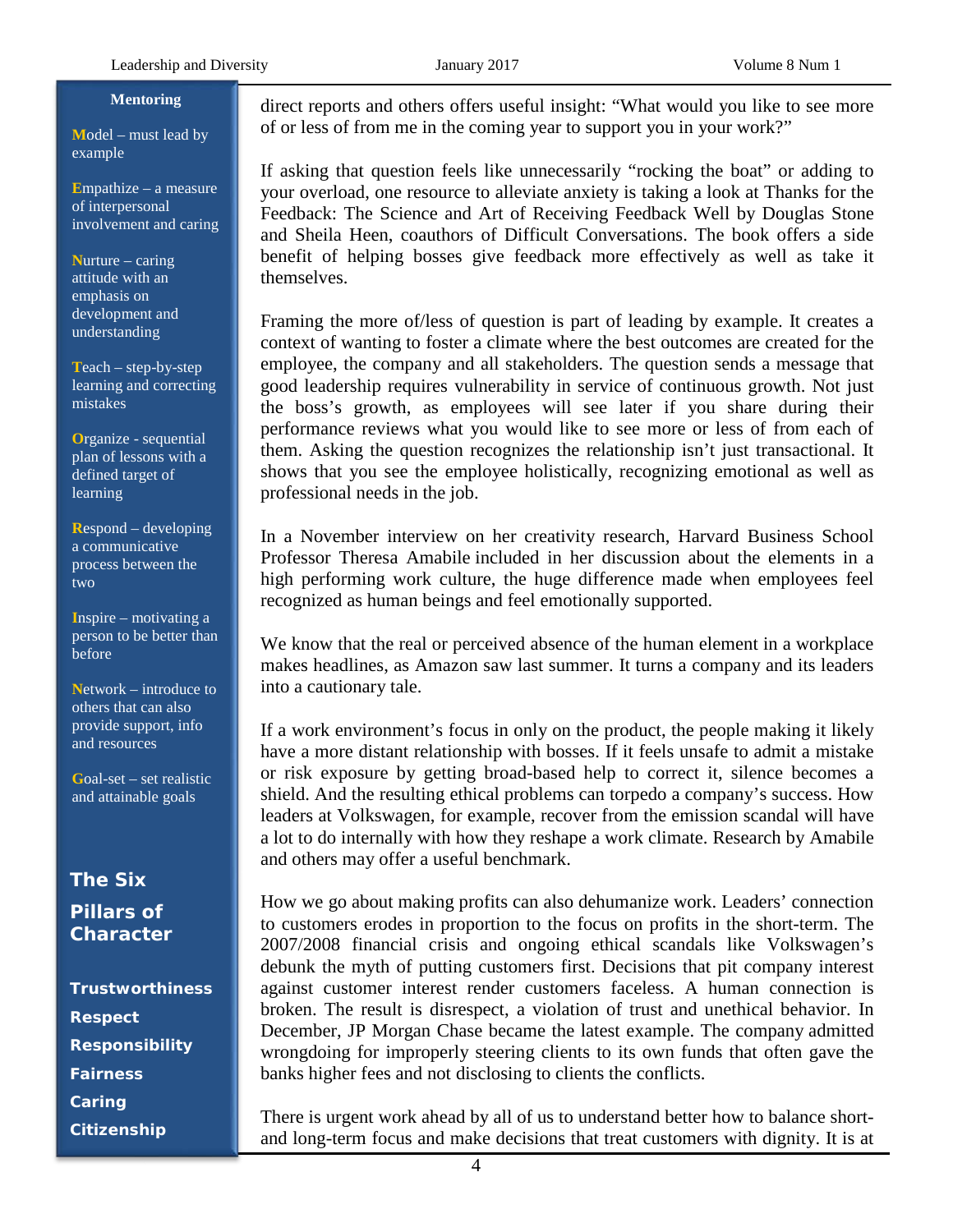

**Gen Joseph L. Lengyel Chief of the National Guard Bureau**



**Command Chief Master Sgt. Mitchell Brush Senior Enlisted Leader**

the heart of leaders earning the right to be followed, employees feeling that what they do matters and customers not being put at risk.

In introducing a program on "Dignity, Wisdom & Tomorrow's Ethical Business Leaders" at Bentley University last month, W. Michael Hoffman, Executive Director of the Center for Business Ethics, spoke of the potential of business to honor humanity. In his introduction of speakers Hoffman, also the Hieken Professor of Business and Professional Ethics, said:

"If forty years of relentless study of business ethics has shown us anything, it is that when one narrows one's view of business as a simple pursuit of profits, corruption and danger follow….And, by contrast, when business is infused with ideas that honor humanity, such as wisdom and dignity, the capacity of business to contribute to social flourishing is colossal and a testimony to human genius."

Working toward that creates a legacy where leaders and others flourish.

Re:<http://business-ethics.com/2015/12/27/taking-time-to-reflect-on-the-value-of-leadership/>

# <span id="page-4-0"></span>**Ethics & Character**

# *"7 Elements [of a Strong Work Ethic"](https://www.entrepreneur.com/author/jacqueline-whitmore)*



*[By: Jacqueline Whitmore](https://www.entrepreneur.com/author/jacqueline-whitmore)*

Have you ever tried to do business with someone who didn't

seem to take pleasure in the job, or care? Perhaps you didn't go back to this person because you didn't like the way you were treated, or lacked confidence in that business as a whole. Did you then spread the word to others about your bad experience?

When you own your own business, "bad press" like this can affect your bottom line and your reputation. The solution is to foster and maintain a strong work ethic. A strong work ethic energizes you and your employees to face your challenges head-on, be your best and keep you at the top of your game.

Here are the seven key components of a rock-solid work ethic.

1. **Professionalism:** Being professional involves everything from how you dress and present yourself in the business world to the way you treat others. Professionalism is such a broad category, in fact, that it basically encompasses all the other elements of a strong work ethic.

2. **Respectfulness:** You display grace under pressure: No matter how tight the deadline or heated the tempers, you always remain poised and diplomatic. Whether you're serving a customer, meeting with a client or collaborating with colleagues, you do your best to respect everyone's opinions, especially under trying circumstances. This shows you value people's individual worth as well as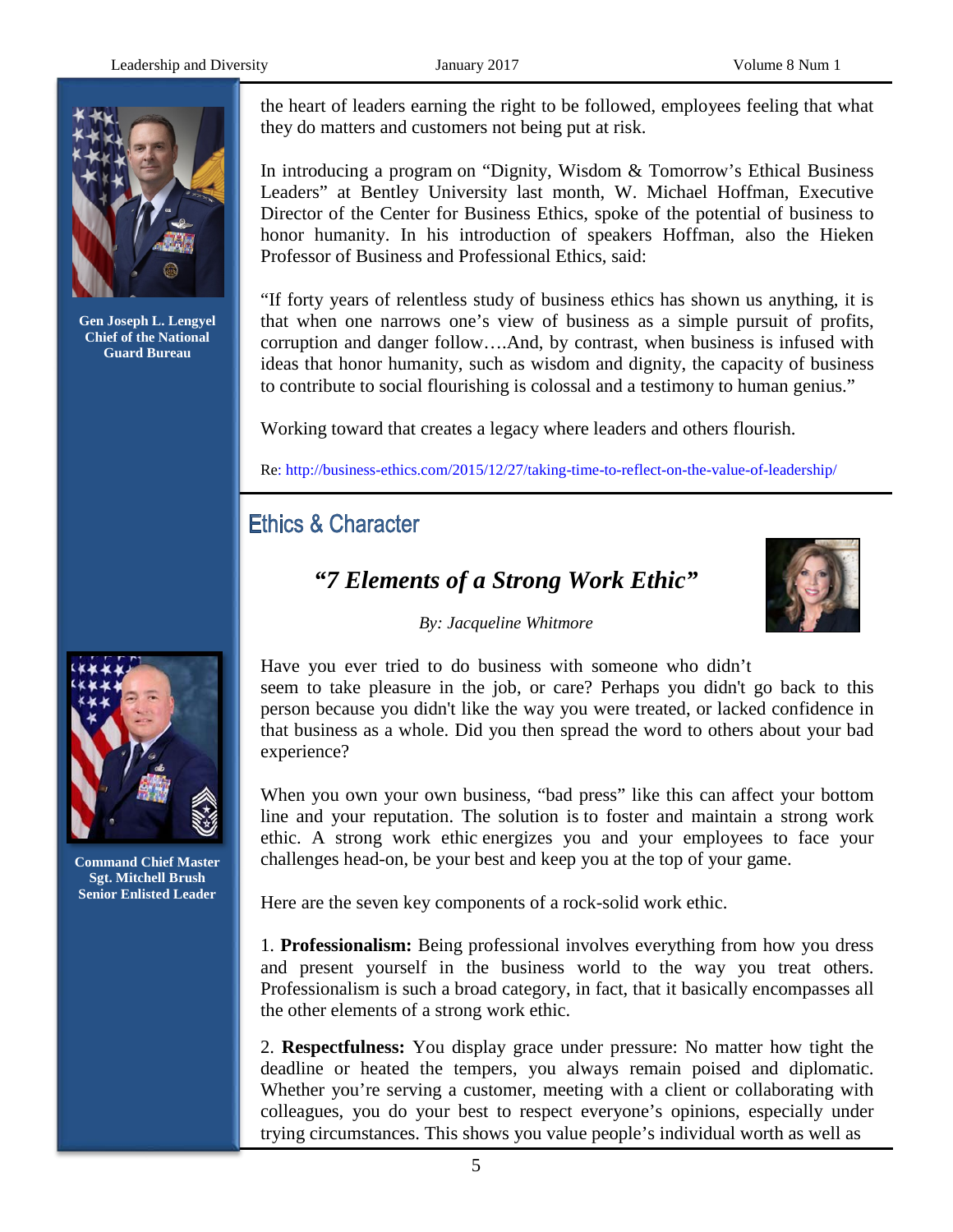

**Lieutenant General Lt. Gen L. Scott Rice , Director Air National Guard**



**Command Chief Ronald C. Anderson, ANG Command Chief**

their professional contributions.

3. **Dependability:** You can be relied on to keep your promises. You are always on time and prepared for meetings, and deliver your work on schedule and on budget. Your reputation for reliability precedes you because you've proven over time that customers, clients and colleagues can trust you to do everything you say you will. In an uncertain world, your customers, colleagues and clients will appreciate the stability you embody.

4. **Dedication:** You don't stop until the job is done, and done right. "Good enough" is not good enough for you and your team. You aim for "outstanding" in everything you do. You put in the extra hours to get things right, giving attention to detail and devotion to excellence. Your passion shows in how hard you work and the results you achieve.

5. **Determination:** You don't let obstacles stop you, and enthusiastically embrace challenges like a mountain climber who ascends higher and higher until the summit is reached. You know that your job as an entrepreneur is to solve your clients' problems, and you resolve to continually seek better and more innovative answers. With purpose and resilience, you push ahead, no matter how far you have to go.

6. **Accountability:** You take personal responsibility for your actions and outcomes in every situation, and avoid making excuses when things don't go as planned. You admit your mistakes and use them as learning experiences so you won't make the same ones again. You also expect your employees to meet the same high standards, and support those who accept responsibility instead of blaming others.

7. **Humility:** You acknowledge everyone's contributions, and freely share credit for accomplishments. You show gratitude to colleagues who work hard, and appreciation to your loyal clients. You have integrity in spades, and are open to learning from others, even as you teach people through your words, actions and example. And, while you always take your work seriously, you strive always to maintain a sense of humor about yourself.

Re[: https://www.entrepreneur.com/article/250114](https://www.entrepreneur.com/article/250114)

## Mentoring

*"It's a two-way street: Four ways mentoring benefits the mentor"*

*by Alex Lyman, Huffington Post*

Despite being a young professional with a variety of much-needed mentors of my own, I find that becoming a mentor myself has been equally important to my personal and professional growth. I often find myself connecting with high school and college students on a more relatable level, because it wasn't so long ago that I was in their shoes, and it won't be long before they too, become young professionals.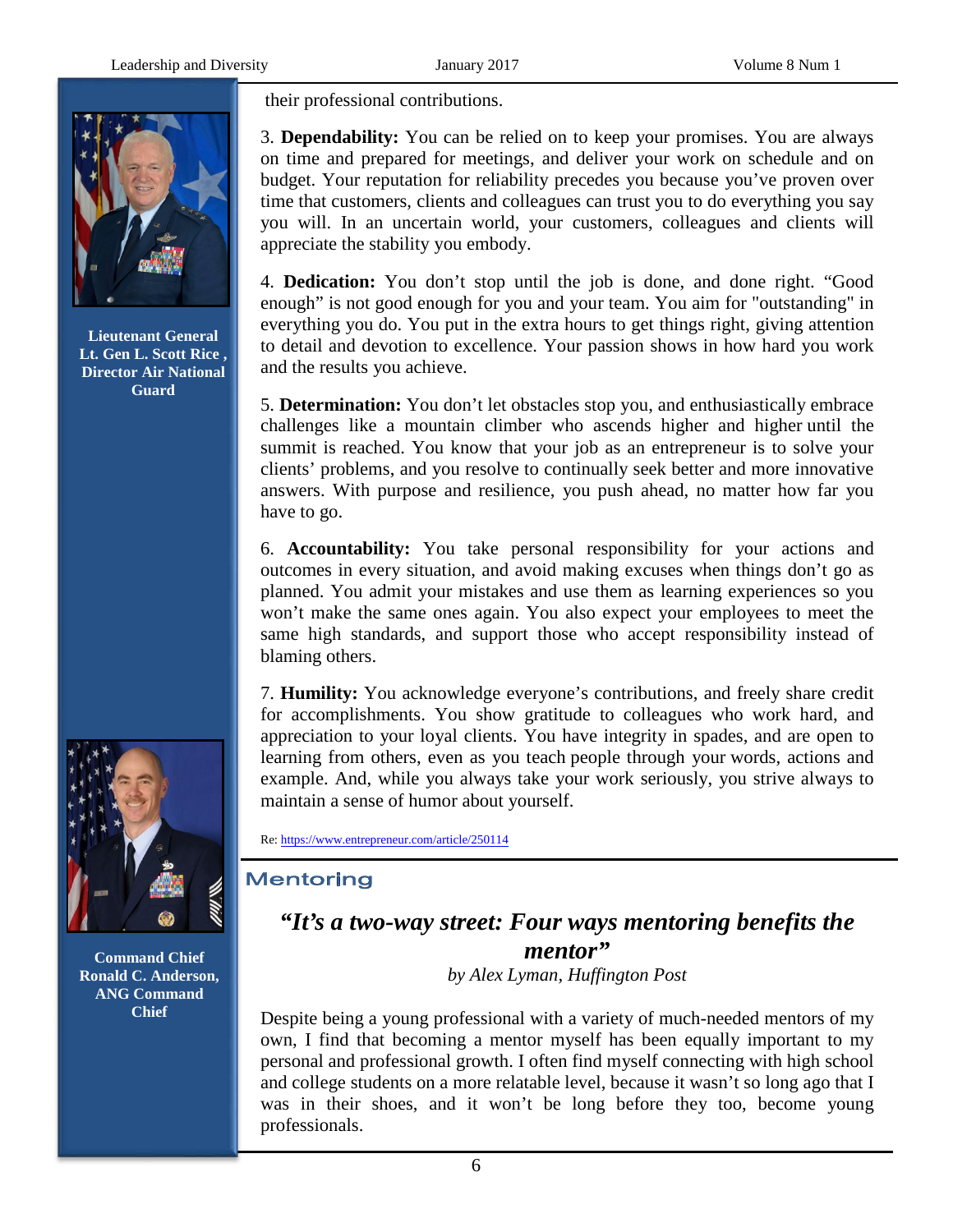# **Recommended Reading** <sup>)</sup>il for $\Omega$ four Lamp j **Oil for Your Lamp Women Taking Care of Themselves by Lisa Hammond and BJ Gallagher [http://www.walkthetalk.com/o](http://www.walkthetalk.com/oil-for-your-lamp.html) [il-for-your-lamp.html?](http://www.walkthetalk.com/oil-for-your-lamp.html) ILLENNIALS** Eisten<br>| Genen<br>| Genen<br>| Genenber **BOOMERS VS**<br>MILLENNIALS **Millennials vs. Boomers ... Boomers vs. Millennials Listen, Learn and Succeed Together by Eric Harvey and Silvana Clark [http://www.walkthetalk.com/l](http://www.walkthetalk.com/leadership-solutions-best-sellers/millennials-vs-boomers-listen-learn-and-succeed-together.html) [eadership-solutions-best](http://www.walkthetalk.com/leadership-solutions-best-sellers/millennials-vs-boomers-listen-learn-and-succeed-together.html)[sellers/millennials-vs](http://www.walkthetalk.com/leadership-solutions-best-sellers/millennials-vs-boomers-listen-learn-and-succeed-together.html)[boomers-listen-learn-and](http://www.walkthetalk.com/leadership-solutions-best-sellers/millennials-vs-boomers-listen-learn-and-succeed-together.html)[succeed-together.html](http://www.walkthetalk.com/leadership-solutions-best-sellers/millennials-vs-boomers-listen-learn-and-succeed-together.html)**

**Leading With Values**

**8 Common Sense Leadership Strategies for Bringing Organizational Values to Life** 

#### **by Bub Bilanich**

**[http://www.walkthetalk.co](http://www.walkthetalk.com/leadership-and-personal-development/leadership-development/ethics-and-values-alignment/leading-with-values.html) [m/leadership-and-personal](http://www.walkthetalk.com/leadership-and-personal-development/leadership-development/ethics-and-values-alignment/leading-with-values.html)[development/leadership](http://www.walkthetalk.com/leadership-and-personal-development/leadership-development/ethics-and-values-alignment/leading-with-values.html)[development/ethics-and](http://www.walkthetalk.com/leadership-and-personal-development/leadership-development/ethics-and-values-alignment/leading-with-values.html)[values-alignment/leading](http://www.walkthetalk.com/leadership-and-personal-development/leadership-development/ethics-and-values-alignment/leading-with-values.html)[with-values.html](http://www.walkthetalk.com/leadership-and-personal-development/leadership-development/ethics-and-values-alignment/leading-with-values.html)**

Many professionals see mentoring as a one-way street. The more experienced

person takes the rookie under their wing, with the only reward perhaps being the satisfactions of watching their mentee grow. But I disagree. Mentoring offers many growth benefits outside of simply feeling good about helping others.

### **1) Lessons You Teach Are a Good Reminder for Yourself**

I spend a lot of time building up the confidence in my mentees. From being encouraging and supportive, and not letting them lapse into negative self-talk, one of the most important skills I can give the students I mentor is the capacity to believe in and be kind to themselves. However, that same lesson is something I'm still working on within myself. So, whenever I remind mentees of their good qualities, I try to take a minute to remind myself too. To be kind to and confident in myself is the best way I can be a role model for others, and by taking on the responsibility of mentorship, I am reminding myself to strive for a higher standard.

The same is true of professional skills, just as it is for personal lessons. Many educational institutions abide by the theory of "See one, do one, teach one," for optimal learning practices. In my case, I have been taught certain skills, have worked to apply them, and now am getting the reinforcement of teaching others. Nothing can help you learn better than teaching a concept to someone else, because you have to know it inside and out in order to convey it to others.

### **2) Mentorship Forces You to Step Back and Gain Perspective**

When a mentee comes to you with a question or a problem, it is unlikely that you can best offer advice without the benefit of more context. So you ask more questions and gain more clarity about the situation before answering. As an unbiased party, you have the distinct advantage of being able to see the whole picture, without getting caught in details or emotions that may hinder your mentee. Because of this, you can offer advice that is clear and sound.

This part of mentorship has challenged me to step back and gain perspective on my own situation. I am more aware of the non-problems and insecurities that hold me back, and I am better able to work with and trust my own mentors, knowing that they have a similarly clear vision of what my goals and situation look like. And I've also found that it's not such a bad idea to take my own advice once in a while!

### **3) Mentees Can Teach You Something Too**

As a mentor, you are in a great position to step back and see the bigger picture of your mentees' professional life. However, that does not make you all-knowing, better than, or smarter than your mentee. In fact, they absolutely can teach you a thing or two. One wonderful benefit of working with younger students or professionals is that they were more recently in school, and can help keep you current with the latest information, best practices, and new techniques in your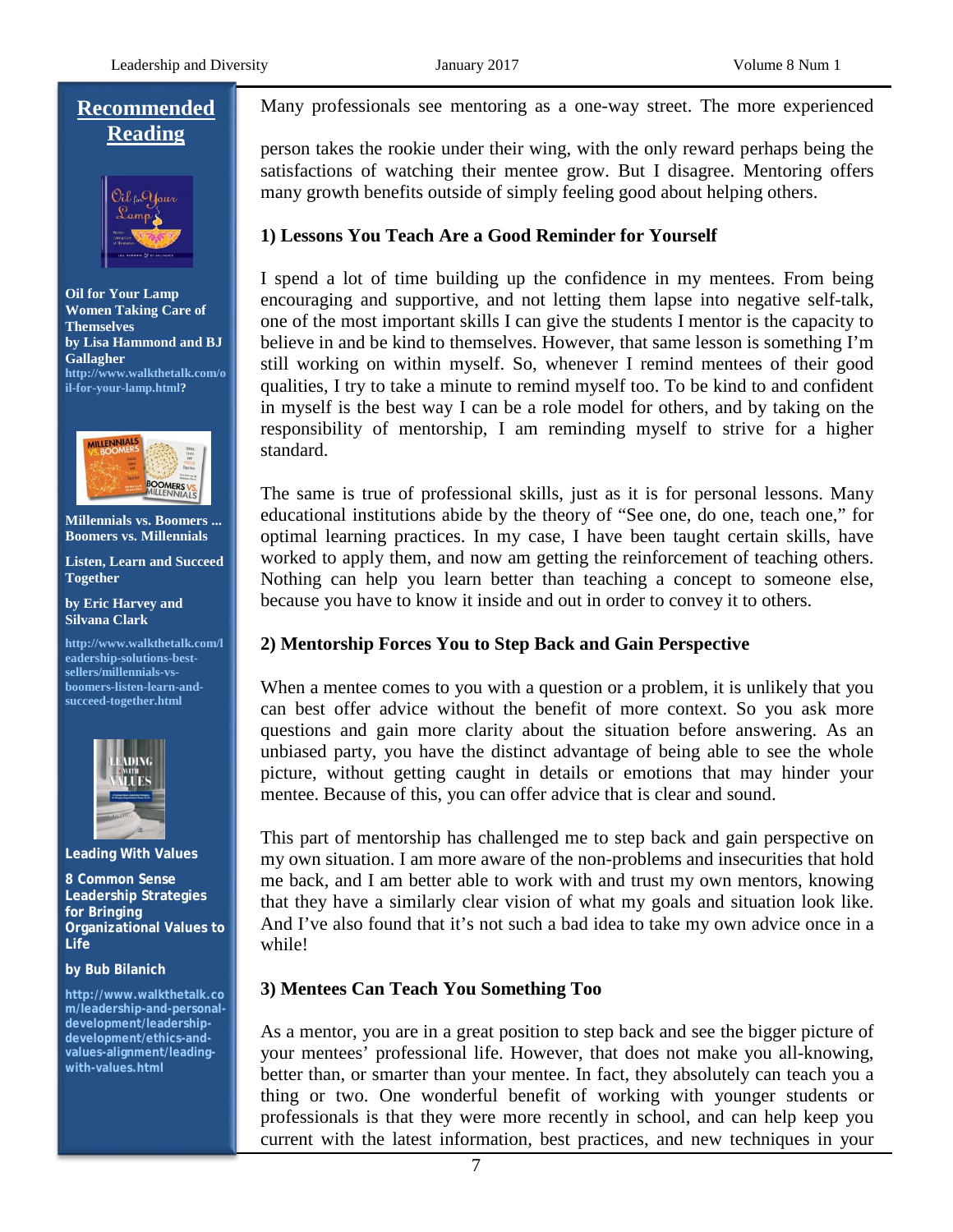## *Reflection of the Month*

*"The intensity of our belief that we are right does not convert our opinions into truth." ~Michael Josephson*

**The Seven C's of character: Conscience Compassion Consideration Confidence Control Courage Competency**

industry. You simply have to drop the perceived hierarchy, keep an open mind, and be willing to let your mentoring session work both ways. Most mentees

would be more than happy to share what they know with their mentor, especially since they have gleaned so much from you.

## **4) Mentorship Grows Leadership Capacity**

When you mentor others, you gain critical skills to improve as a leader. You learn to bring out the best in others, recognize strengths and weaknesses, how to be diplomatic while getting results, how to give sound advice and be supportive, and most importantly, how to look within in order to make changes. As a mentor, you are both a leader and a role model for someone else, and that critical role often pushes you to strive for more, to be more helpful, and simply to be the best version of you. And if you can do that working with one person, you can do it with two or three, people, up to large groups and whole companies. The skills you may inadvertently learn are applicable in many life and professional situations, and the confidence you gain as a mentor is transferable to leadership in the workplace. The needs and goals are often the same.

## **Conclusion**

While a mentoring relationship is first and foremost to benefit the mentee, the mentor has just as much to gain in experience, confidence, and knowledge. Mentoring can be equally as beneficial as it is fulfilling, as long as you take the time to reflect on your own life, and consider your own lessons as you take the journey into mentorship.

Re:<http://chronicle.umbmentoring.org/four-ways-mentoring-benefits-mentor/>

## <span id="page-7-0"></span>**Inspirational**

*"Potatoes, Eggs, and Coffee Beans"*

*Author unknown*

Once upon a time a daughter complained to her father that her life was miserable and that she didn't know how she was going to make it. She was tired of fighting and struggling all the time. It seemed just as one problem was solved, another one soon followed.

Her father, a chef, took her to the kitchen. He filled three pots with water and placed each on a high fire. Once the three pots began to boil, he placed potatoes in one pot, eggs in the second pot, and ground coffee beans in the third pot. He then let them sit and boil, without saying a word to his daughter. The daughter, moaned and impatiently waited, wondering what he was doing. After twenty minutes he turned off the burners. He took the potatoes out of the pot and placed them in a bowl. He pulled the eggs out and placed them in a bowl.

He then ladled the coffee out and placed it in a cup. Turning to her he asked.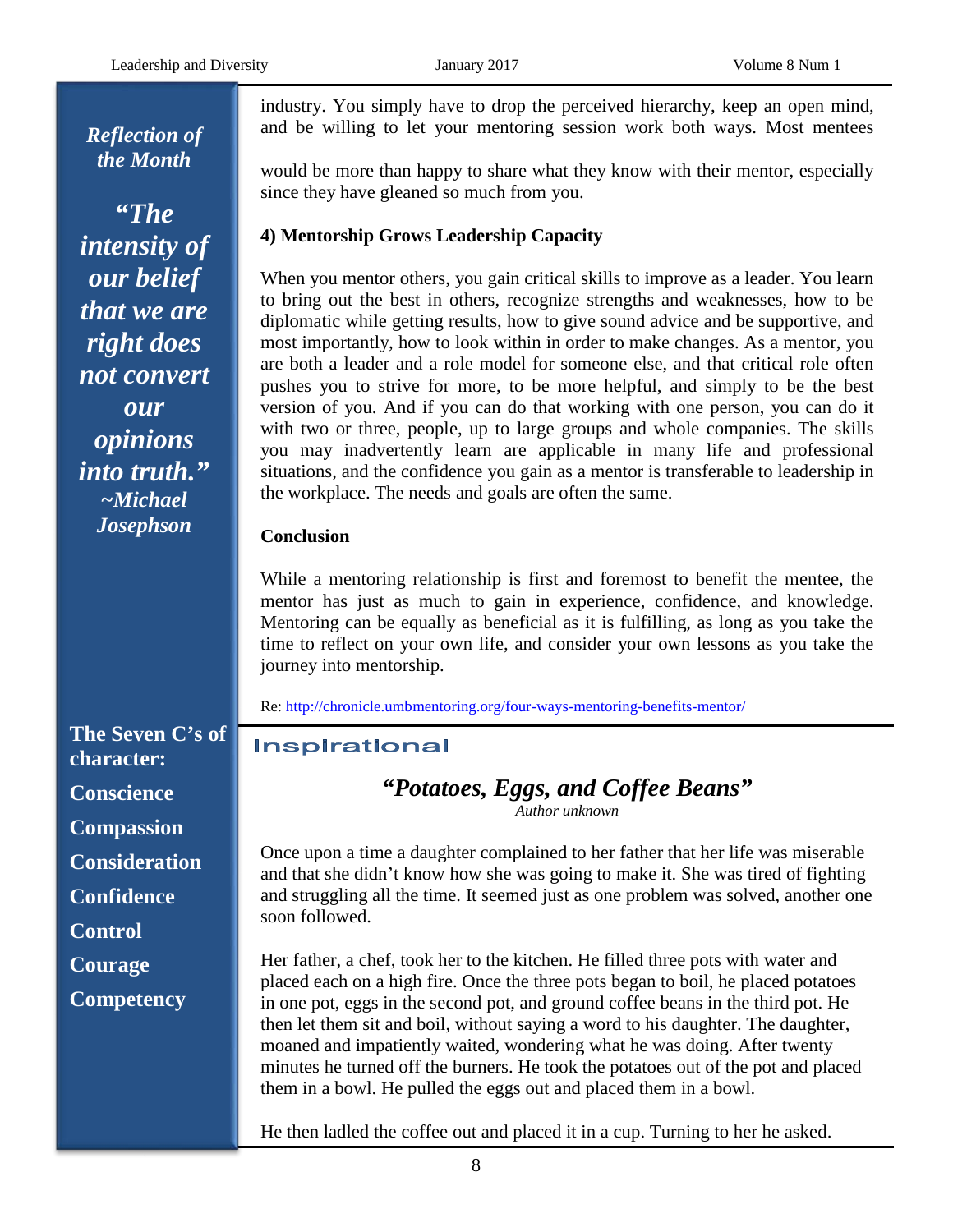"Daughter, what do you see?", "Potatoes, eggs, and coffee," she hastily replied.

"Look closer," he said, "and touch the potatoes." She did and noted that they

were soft. He then asked her to take an egg and break it. After pulling off the shell, she observed the hard-boiled egg. Finally, he asked her to sip the coffee. Its rich aroma brought a smile to her face. "Father, what does this mean?" she asked.

#### **Contact Us**

**If you have an inspiring story or article related to the subject matters discussed in this publication and will like to contribute, or if you have any value added comment or idea, please contact us.**

**Col Kerry Lovely [Kerry.r.lovely.mil@mail.mil](mailto:Kerry.r.lovely.mil@mail.mil) [240-612-8392](tel:240-612-8392) (W) DSN 612-8392 [301-675-2931](tel:301-675-2931) (bb)**

**SMSgt Samantha Mitchell:**  [samantha.l.mitchell28.mil@mail.](mailto:samantha.l.mitchell28.mil@mail.mil) [mil](mailto:samantha.l.mitchell28.mil@mail.mil)

**[240-612-7851](tel:240-612-7664) (w) [757-771-6232](tel:240-478-1718) (c)**

**Command Chief (Ret) Jorge Mustafa: [George.mustafa2@gmail.com](mailto:George.mustafa2@gmail.com) 787-525-0923 (mobile)**

**Chief Rose Mardula** Wing HRA 162d Wing AZANG Com[m 520 295-6880](tel:520%20295-6880) DSN 844-6880 rose.a.mardula.mil@mail.mil



know them all

He then explained that the potatoes, the eggs and coffee beans had each faced the same adversity– the boiling water. However, each one reacted differently. The potato went in strong, hard, and unrelenting, but in boiling water, it became soft and weak. The egg was fragile, with the thin outer shell protecting its liquid interior until it was put in the boiling water. Then the inside of the egg became hard. However, the ground coffee beans were unique. After they were exposed to the boiling water, they changed the water and created something new.

"Which are you," he asked his daughter. "When adversity knocks on your door, how do you respond? Are you a potato, an egg, or a coffee bean? "

Moral: In life, things happen around us, things happen to us, but the only thing that truly matters is what happens within us. Which one are you?

Re:<http://www.livin3.com/5-motivational-and-inspiring-short-stories>

### **Special Significance**



**Happy New Year to all our service men and women everywhere who can't be with their families. Thank you all for your service.**

*L&D Editor*

Image[: https://s-media-cache-ak0.pinimg.com/236x/cb/b6/cc/cbb6cc68830fea6bbf508b65fc6e3b4b.jpg](https://s-media-cache-ak0.pinimg.com/236x/cb/b6/cc/cbb6cc68830fea6bbf508b65fc6e3b4b.jpg)